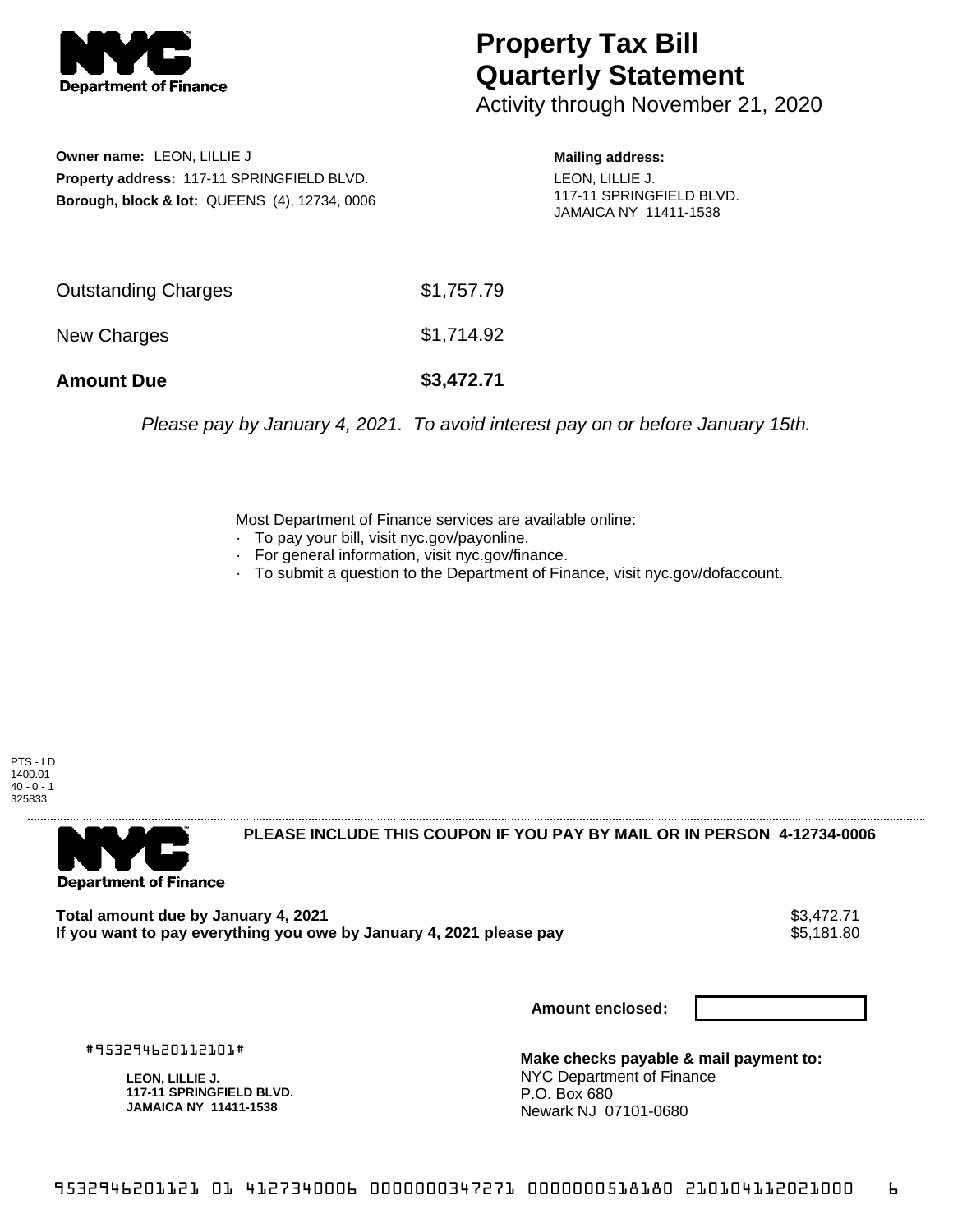

| <b>Billing Summary</b>                                                                                         | <b>Activity Date Due Date</b> | <b>Amount</b> |
|----------------------------------------------------------------------------------------------------------------|-------------------------------|---------------|
| Outstanding charges including interest and payments                                                            |                               | \$1,757.79    |
| <b>Finance-Property Tax</b>                                                                                    | 01/01/2021                    | \$1,735.78    |
| <b>Adopted Tax Rate</b>                                                                                        |                               | $$ -20.86$    |
| <b>Total amount due</b>                                                                                        |                               | \$3,472.71    |
| <b>Tax Year Charges Remaining</b>                                                                              | <b>Activity Date Due Date</b> | <b>Amount</b> |
| <b>Finance-Property Tax</b>                                                                                    | 04/01/2021                    | \$1,735.78    |
| <b>Adopted Tax Rate</b>                                                                                        |                               | $$ -20.86$    |
| Total tax year charges remaining                                                                               |                               | \$1,714.92    |
| If you want to pay everything you owe by January 4, 2021 please pay                                            |                               | \$5,181.80    |
| If you pay everything you owe by January 4, 2021, you would save:                                              |                               | \$5.83        |
| How We Calculated Your Property Tax For July 1, 2020 Through June 30, 2021                                     |                               |               |
|                                                                                                                | Overall                       |               |
| Tax class 1 - Small Home, Less Than 4 Families                                                                 | <b>Tax Rate</b>               |               |
| Original tax rate billed                                                                                       | 21.1670%                      |               |
| New Tax rate                                                                                                   | 21.0450%                      |               |
| <b>Estimated Market Value \$697,000</b>                                                                        |                               |               |
|                                                                                                                |                               | <b>Taxes</b>  |
| <b>Billable Assessed Value</b>                                                                                 | \$34,200                      |               |
| <b>Taxable Value</b>                                                                                           | \$34,200 x 21.0450%           |               |
| <b>Tax Before Abatements and STAR</b>                                                                          | \$7,197.40                    | \$7,197.40    |
| Basic Star - School Tax Relief                                                                                 | $$-1,410.00$                  | $$-296.00**$  |
| Annual property tax                                                                                            |                               | \$6,901.40    |
| Original property tax billed in June 2020                                                                      |                               | \$6,943.12    |
| <b>Change In Property Tax Bill Based On New Tax Rate</b>                                                       |                               | $$-41.72$     |
| ** This is your NYS STAR tax savings. For more information, please visit us at nyc.gov/finance or contact 311. |                               |               |

Please call 311 to speak to a representative to make a property tax payment by telephone.

## **Home banking payment instructions:**

- 1. **Log** into your bank or online bill pay website.
- 2. **Add** the new payee: NYC DOF Property Tax. Enter your account number, which is your boro, block and lot, as it appears here: 4-12734-0006 . You may also need to enter the address for the Department of Finance. The address is P.O. Box 680, Newark NJ 07101-0680.
- 3. **Schedule** your online payment using your checking or savings account.

## **Did Your Mailing Address Change?**

If so, please visit us at **nyc.gov/changemailingaddress** or call **311.**

When you provide a check as payment, you authorize us either to use information from your check to make a one-time electronic fund transfer from your account or to process the payment as a check transaction.